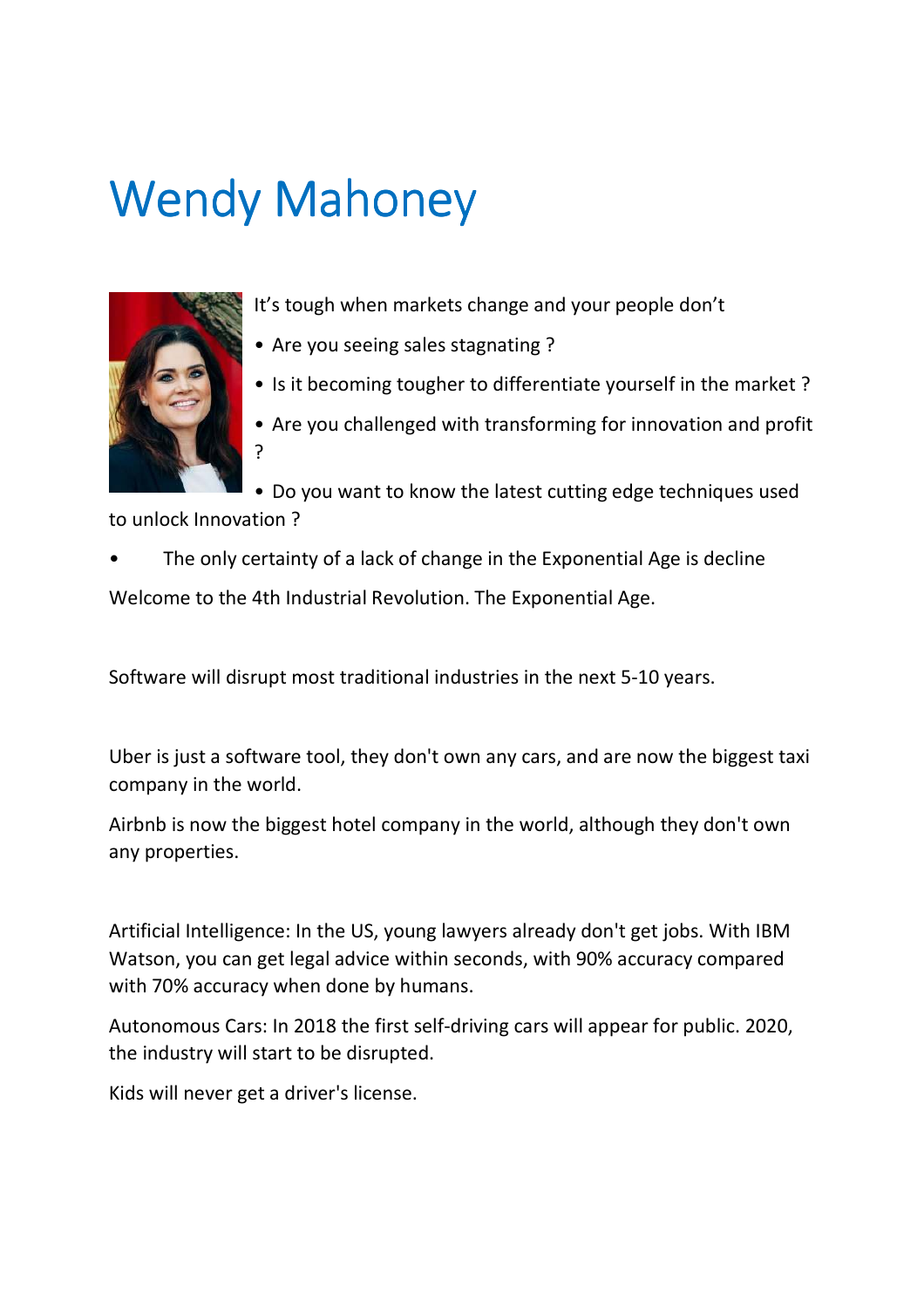Insurance Companies will have massive trouble because without accidents. Real estate will change. People will move further away.

Last year, more solar energy was installed worldwide than fossil. (Due to solar) all coal companies will be out of business by 2025………………………….Robert M. Goldman MD, PhD, DO, FAASP

'business as usual' of bygone years is no longer an option.

With the major challenges facing our country and indeed, our planet, companies have had to innovate and take on more risk if they wish to remain competitive.

Innovative companies recognize that it is imperative for them to relook at their training and capacity building initiatives to ensure they're designed to empower, strengthen and develop their human capital.

Innovation is change that unlocks new value. It refers to changing processes or creating more effective processes, products and ideas. For businesses, this could mean implementing new ideas, creating dynamic products or improving your existing services.

Some of the benefits will include

- Increased profitability and stakeholder return
- Cross-functional support for cultural change
- Stronger employee buy-in and commitment to company goals and objectives
- Conflict mediation and resolution

Bespoke strategy for business acceleration and alignment to company core values

- Maximising human capital and potential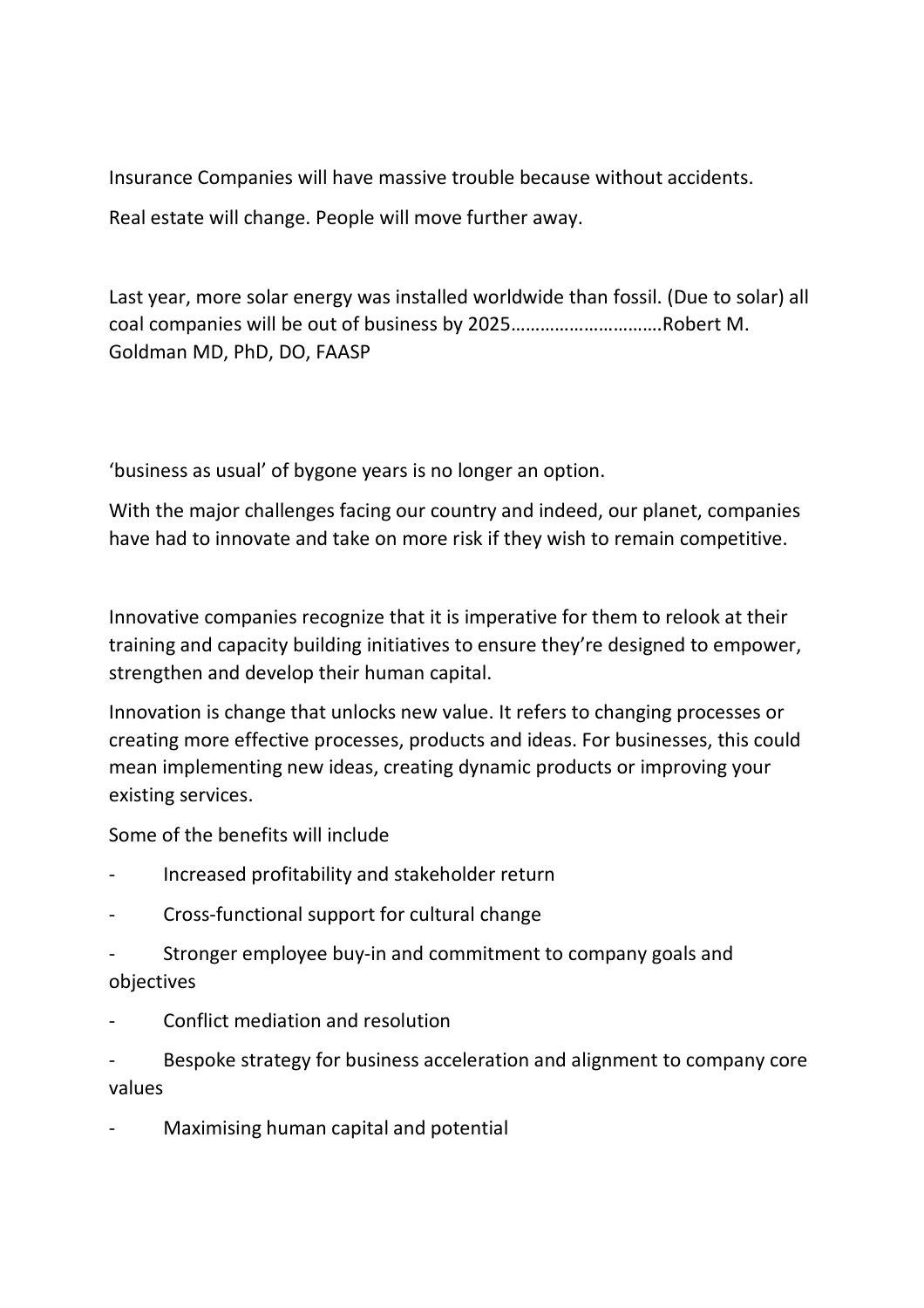- **Business Innovation strategies**
- Full utilisation of all resources

Innovation is key. Only those who have the agility to change with the market and innovate quickly will survive in a rapidly changing economic environment.

Organisational Values and Beliefs result in Principles of Innovation which are unpacked into practises of Innovation and a physical environment for Innovation, supported by a structure for Innovation and Internal Branding for Innovation. This in turn creates a culture that enables Innovation. This culture is largely influenced by Leadership who need to communicate, assess and re-align the correct Organisation Values and Beliefs.

To Innovate a company must be clear on and authentically communicate their values and beliefs to all stakeholders and ensure continual steps are taken for value alignment. We specialises in Business Value alignment, the key to unlocking a culture of and platform for Innovation.

On successful business value alignment a company is geared to identify opportunities for innovation and profitable outcomes using divergent thinking. This inspiration is converted into ideas through idea generation processes and interventions using diversity, collaboration, systemic and convergent thinking. The final stage of successful innovation is implementation or failing fast as the path to innovation and success is paved with failing, the key is to mitigate risk through a simpler rapid prototype, test and adjust process.

Unique Business Value Alignment Process:

1. Set outcomes with Initiator (Measurements of success)

2. Full assessment: Internal of all staff with attention to the elicitation of individual meta programs and individual, team and company values; External of Business Climate

- 3. Present phases of value re-alignment plan
- 4. Executive think tank

5. Build content for bespoke strategy and roll out of Values and Innovation Strategy for all Stakeholders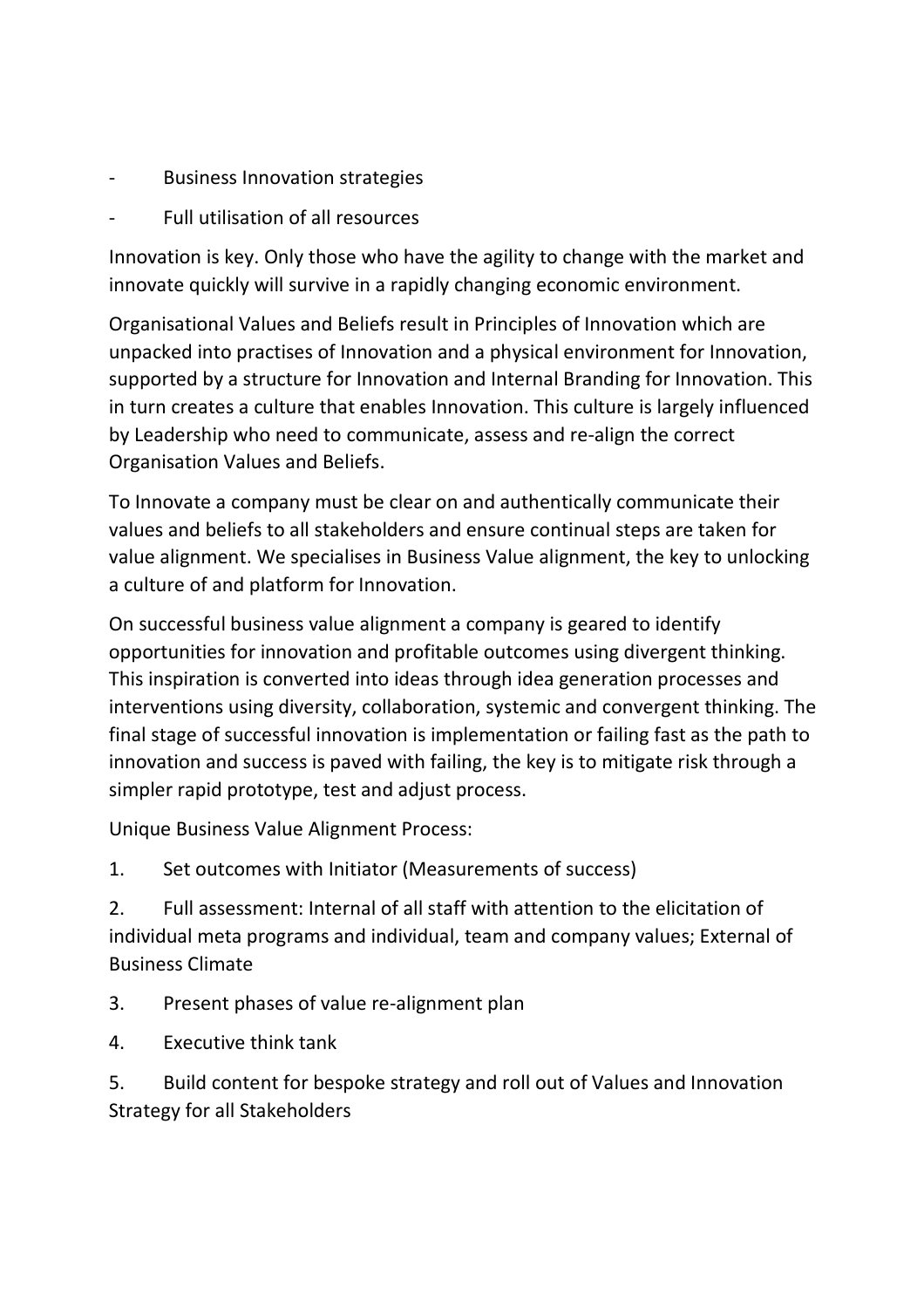6. Negotiation and Mediation for conflict resolution and buy in for Values and Innovation Strategy

7. Implement roll out plan through career breakthroughs, value workshops and innovation strategy

8. Mediate and negotiate if necessary unresolved human potential and any innovation strategy blockages

9. Review and adjust plan as required

10. Ongoing support on conclusion to include monthly key player meetings to review measurements reports